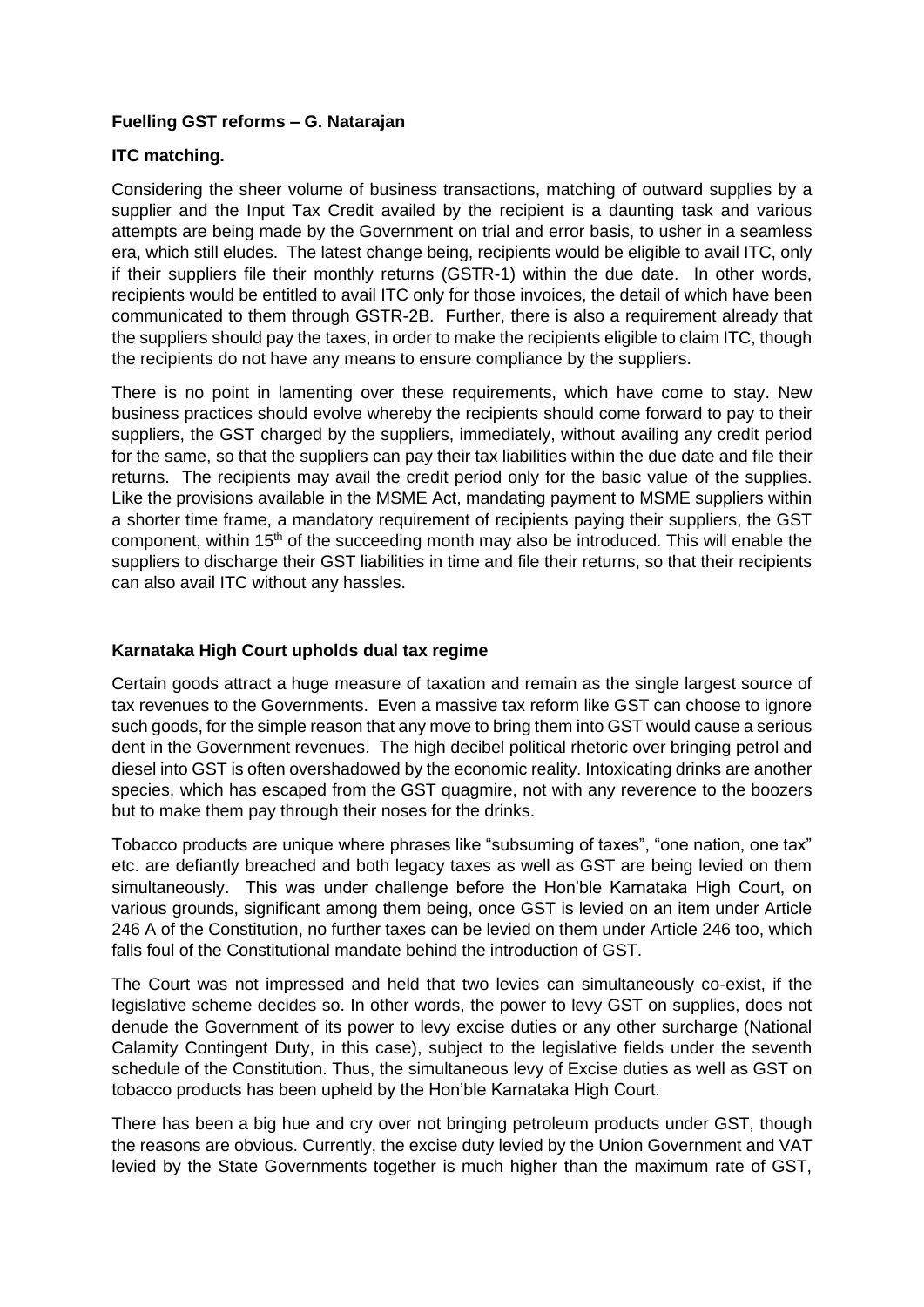which is capped at 40 % and that is the reason why petroleum products are kept outside the GST ambit. From time immemorial, the taxes paid on petroleum products are not allowed the benefit of input tax credit, leading to cascading effect of taxes too.

Taking cue from the decision of Hon'ble Karnataka High Court, the Government can think of simultaneously levying a GST on petroleum products at a small percentage (with corresponding reduction in Excise duty and VAT rates to maintain the price at same level) and also allow ITC of such small quantum of GST levied, across the board. This will pave way for a slow and smooth transition of petroleum products before they are seamlessly absorbed in the GST mainstream, over a period. Otherwise, such transition can never happen at one go, considering the economic realities.

(The author is a practicing advocate based at Chennai and senior partner in Swamy Associates)